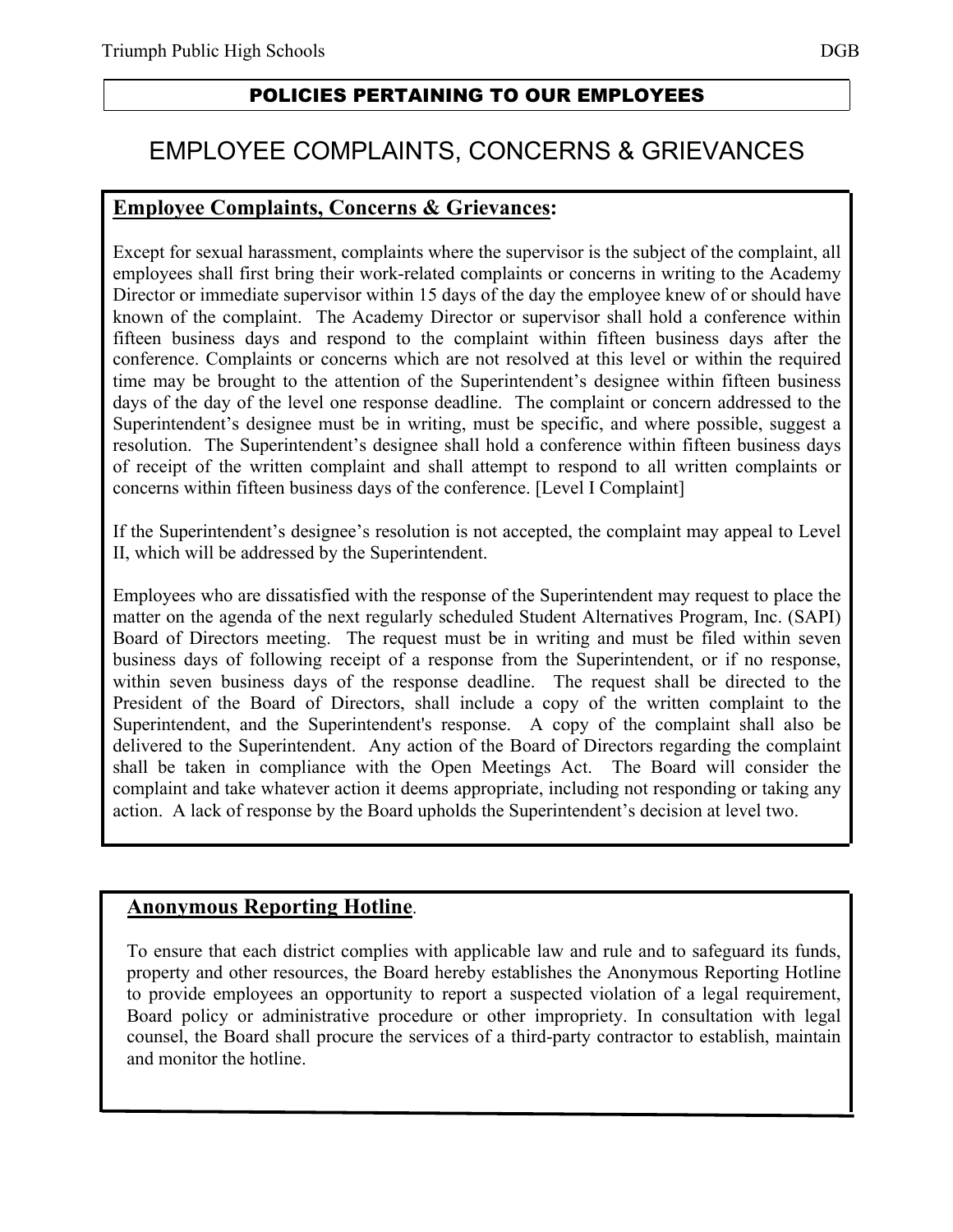The Board Chair and Superintendent shall notify all school employees via correspondence of the hotline. Additionally, the Superintendent shall ensure that a notice publishing the hotline is prominently displayed in the corporate office, each district's central office and campus offices. Moreover, the corporate and each district's website will include a web page publishing the hotline. The correspondence, notices and websites may include the following information.

The Board of Directors and Superintendent of the charter districts operated by Student Alternatives Program, Inc. are committed to the ethical and lawful operation of each charter district and the use of public funds, public property and other resources. To this end and to provide employees and other individuals with a venue by which to express their concerns, the Board of Directors and Superintendent have established the Anonymous Reporting Hotline to provide for the anonymous and confidential reporting of suspected fraud, financial impropriety and other unlawful, unethical or otherwise unauthorized or prohibited conduct. To report suspected fraud, financial impropriety or other unlawful, unethical or otherwise unauthorized or prohibited conduct, employees and other individuals should use the following methods of reporting a concern.

Call the Anonymous Reporting Hotline at (844) 990-0002. Calls can be made 24 hours a day, seven days a week. This telephone line is operated by LIGHTHOUSE SERVICES, Inc., an independent, third-party hotline services provider. No school employees have access to this telephone line.

Submit a report to the Anonymous Reporting Hotline through the Hotline website at http://www.lighthouse-services.com/sapicsc. This website is maintained and monitored by LIGHTHOUSE SERVICES, Inc., an independent, third-party hotline services provider. No school employees have access to this website.

E-mail the Anonymous Reporting Hotline at reports@lighthouse-services.com. This email address is maintained and monitored by LIGHTHOUSE SERVICES, Inc., an independent, third party hotline services provider. No school employees have access to this *email address.*

Fax the Anonymous Reporting Hotline at (215) 689-3885. This fax machine is located within the office of LIGHTHOUSE SERVICES, Inc., an independent, third-party hotline services provider. No school employees have access to this fax line.

Send a letter to the Anonymous Reporting Hotline at LIGHTHOUSE SERVICES, Inc., Anonymous Reporting Hotline, 1710 Walton Road, Suite 2014, Blue Bell, PA, USA 19422. This mailing address is maintained and monitored by LIGHTHOUSE SERVICES, Inc., an independent, third-party hotline services provider. No school employees have access to this mailing address.

For more information on the Anonymous Reporting Hotline, visit our web page at https://www.lighthouse-services.com/triumphpublicschools.